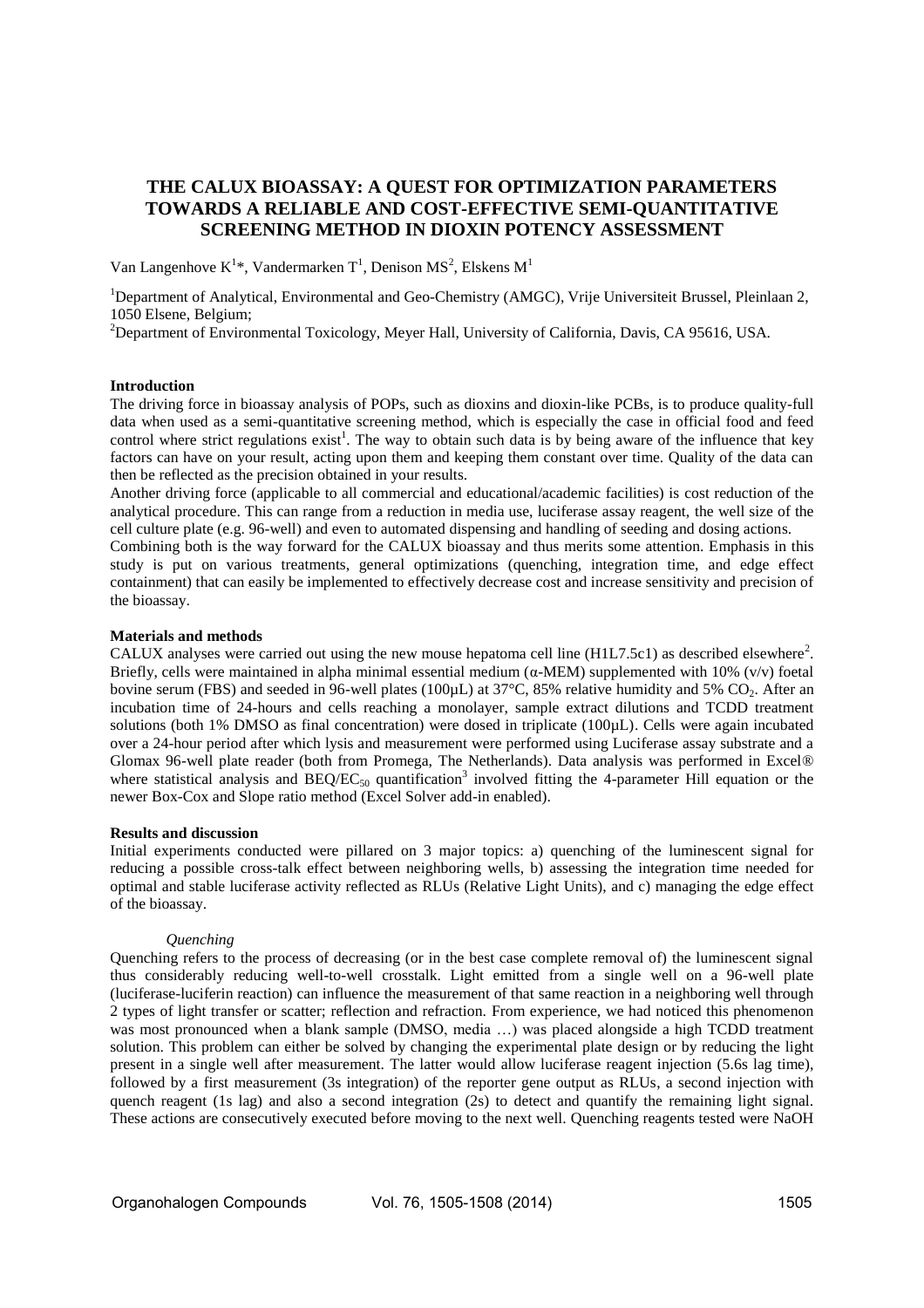(0.50M standard concentration; personal communication by Dr. J. Haedrich, EURL Freiburg), EDTA (ethylenediaminetetraacetic acid, saturated solution at ~0.2M) and SDS (sodium dodecyl sulfate, 0.58M standard conc.).

Results are summarized in figure 1. The far left pane is the control treatment where no quenching agent was added. The graph shows that the catalytic conversion of luciferin to oxyluciferin is maintained for at least 3 seconds (1s delay and 2s integration time) after normal measurement and that it loses none of its signal expressed in %RLU. The EDTA quench reagent (middle pane) acts as the most active inhibitor on light production with an average reduction of 99.5% (min. 99 to max. 100%) of the original light signal. The EDTA works as a potent chelator for the  $Mg^{2+}$  ions that are used as a co-substrate in the conversion of luciferin to oxyluciferin by the produced luciferase.



The NaOH (far right pane), on average, quenched 98% of the light signal (min 93% to max. 100%). The SDS (data not shown) was less effective with an average 90% quenched (83-97%). Additional problems also arose with the SDS due to foaming (surfactant action) and potential problems with the injector by residue build-up, which was also the case with EDTA. The operating mechanism of NaOH and SDS on the luciferase reaction or constituents present in the mixture remains unknown. It is possible that the NaOH increases pH, thereby affecting the tertiary structure of the protein and causing emission at a different wavelength thus creating a spectral shift. SDS acts as a protein denaturant and possibly affects the protein's tertiary structure and its catalytic capabilities.

#### *Integration time*

Integration time is the time during which the luminometer integrates the produced light and provides the analyst with RLUs. Photons are detected by a PMT (photo multiplier tube) and are created through the emission of energy when the chemically excited oxyluciferin returns to its ground state<sup>4</sup>. Typically, a delay or lag time is also in effect to reduce flash-type or burst kinetics (where a sudden flash of light is produced and could bias the measurement) and integrate the light produced by a stable reaction. The importance of the integration time is two-fold: (1) given the current delay time (5.6s) are we indeed integrating a stable signal and (2) what is a necessary time of integration? Especially the latter can provide a much faster assay (e.g. 15s compared to 3s over 100 wells equals a time gain of 20min per plate) and will increase daily assay throughput.

Preliminary results indicated saturation of the PMT occurred at non-background response of the cells in kinetics mode. Due to a high refresh rate during data acquisition the luminometer's dynamic range is shortened, resulting in a lowered RLU threshold level during a given time interval (a phenomenon known to the manufacturer). The only measurable data points were the 3 lowest standards with a concentration of  $7.6x10^{-4}$  down to  $3.0x10^{-6}$  nM (treatment solution), and a DMSO and media blank. Lowering the rate of data acquisition from 10/s to 1/10s did not resolve this problem. Data obtained for the lower TCDD standards are represented in figure 2; kinetic profiles at lower frequencies provide identical information (data not shown). All show the initial flash of light, followed by a small drop and increase in light production. As a rough estimate, signals start to drop after 40 seconds. Care has to be taken regarding the profile in figure 2 (especially the figure on the right). Even though a sharp increase and drop are noticeable, they only occur over a range of 200,000 RLUs between 3.30 and  $3.50x10<sup>6</sup>$  RLUs. Based on the graphs we can visually determine the optimum for both delay and integration time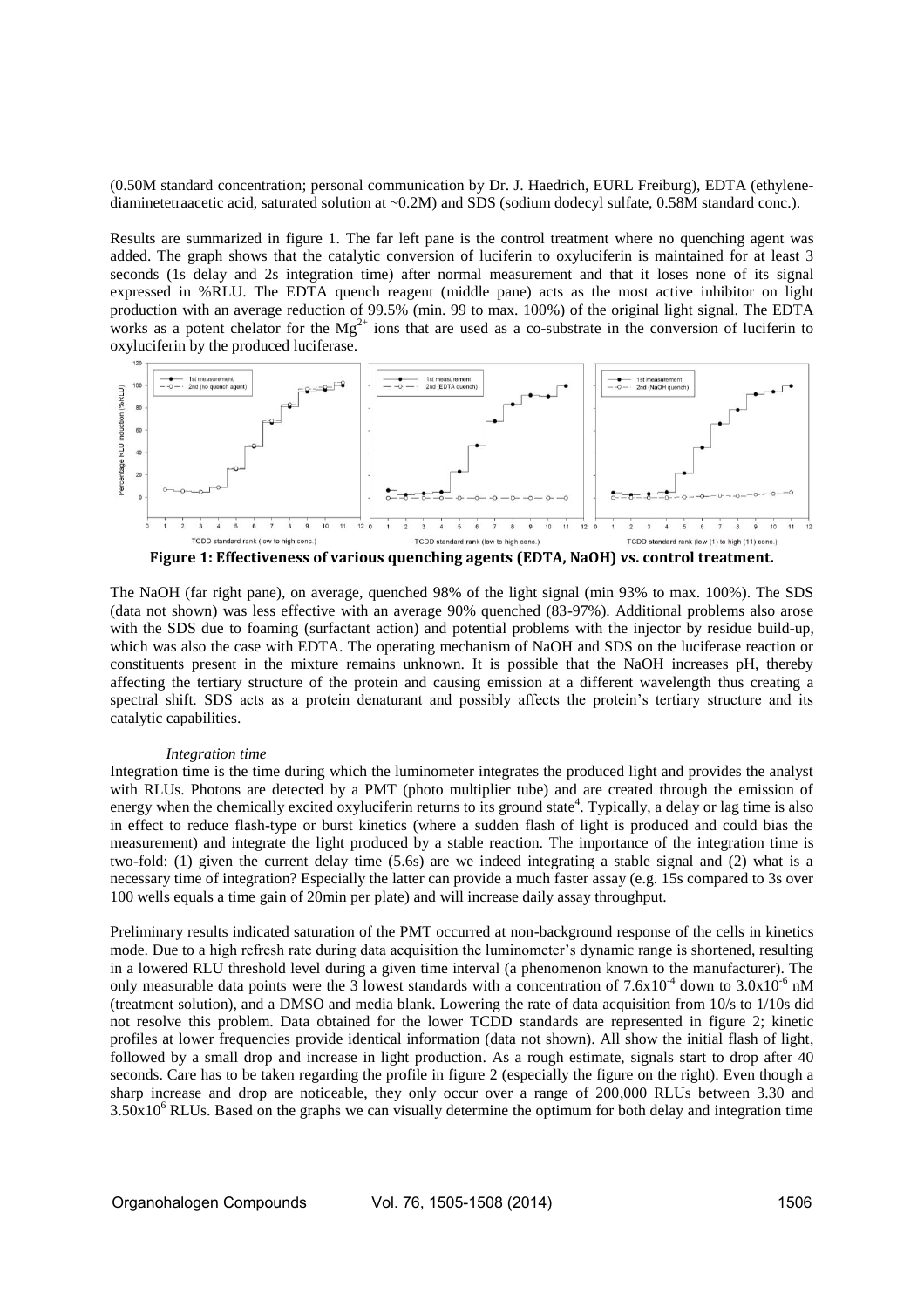as being 15s and 10s when searching for the most stable signal on the y-axis. Theoretically, ten seconds (maximum possible integration time on the GloMax 96 luminometer from Promega) will provide an integrated signal encompassing the highest possible amount of data points and smooth out overall variance. Determining the lowest deviation for 100 consecutive data points (10s integration; 10/s frequency) states that the best delay is indeed near the 15 second mark. Comparison of both scenarios  $(15s + 10s$  vs. the current 5.6s and 3s) yields, at 4 different frequencies, deviations that are consistently lower when averaged over 10s and after a delay of 15s. Comparing either scenarios or treatments, we obtain a p-value of 0.02 (t-test paired one-sided; equal variance), rejecting the null hypothesis at the 0.05 significance level and accepting it at the 0.01 level. Selecting the minimum and maximum values in the 0-25s time window as a worst case scenario and comparing these for a pairwise t-test, the p-value remains the same 0.02 (paired one-sided).



**Figure 2: Kinetic profiles (RLUs) at data acquisition rate of 10/s.** 

From the above experiments and resulting data, we can conclude that statistically, a short  $(5.6 + 3.0s)$  and a long (15 + 10s) treatment scenario are borderline different from one another and provide similar RLUs. Even when choosing a longer delay time, the integration time can be optimized to be very short Indeed, for the latter statement, RSDs only rise to 0.24% when integrating the data for 1 second after a 15s delay time. Alternatively, a troublesome issue that remains is the spread on the minimum and maximum RLU values that could occur for more concentrated TCDD standards using the H1L7.5c1 cell line.

In addition, it must be kept in mind that all data originates from one well and that three wells (triplicate dose) are used to constitute a single RLU linked to one concentration level. Also, RSDs of 5% are frequently encountered, thus exceeding the 0.5% precision (maximum value) obtained when assessing the variance in kinetic mode. The reasons for these larger RSDs most likely lie in the analytical equipment for dispensing the luciferase reagent (50 $\mu$ L with a CV of ~1.5%), instrumental error when pipetting lysis, etc. ... and in the cell response from well to well thus affecting Michaelis-Menten kinetics and the resulting RLUs.

# *Managing the edge effect*

The "edge effect" is an observation in microplates (24, 96, 384, 1536-well) referring to measurements from the outside wells that are often statistically different from wells in the center or near the center of the plate. These values could be higher or lower with respect to the inner wells and depend on the cell type used in such experiments. Hence that some labs do not use any of the outer wells, leaving them blank or filling them with a liquid (water, media ...). This "edge effect" has been scarcely discussed in in literature<sup>5, 6</sup>, but remains a problem to many scientists. General observations regarding the causes are summarized as (1) the presence of a thermal gradient, (2) evaporation rate of liquids, (3) well density (96 to 1536) and (4) the (in)homogenous nature of cells in a single well.

Based on previous results and on literature, we initialized the use of a thin copper plate (approx. 40x40cm) on top of the existing incubator shelf. This implementation is two-fold: (1) it reduces potential bacterial contamination and (2) its' heat conducting properties are expected to result in an even growth of cells and most importantly, and even temperature throughout the plate bottom. Furthermore, seeding cells and pre-incubating them outside the incubator have been shown to reduce thermal gradients in peripheral wells between dispensing plates and cell adhesion to the bottom surface<sup>6</sup>. Additionally, the implementation of BREATHseal™ (henceforth referred to a as simply BREATHseal) technology (Cat No. 676051; Greiner Bio-One) was also investigated. This BREATHseal is a gas-permeable and piercable membrane consisting of heat-sealed rayon fibers. Pore sizes